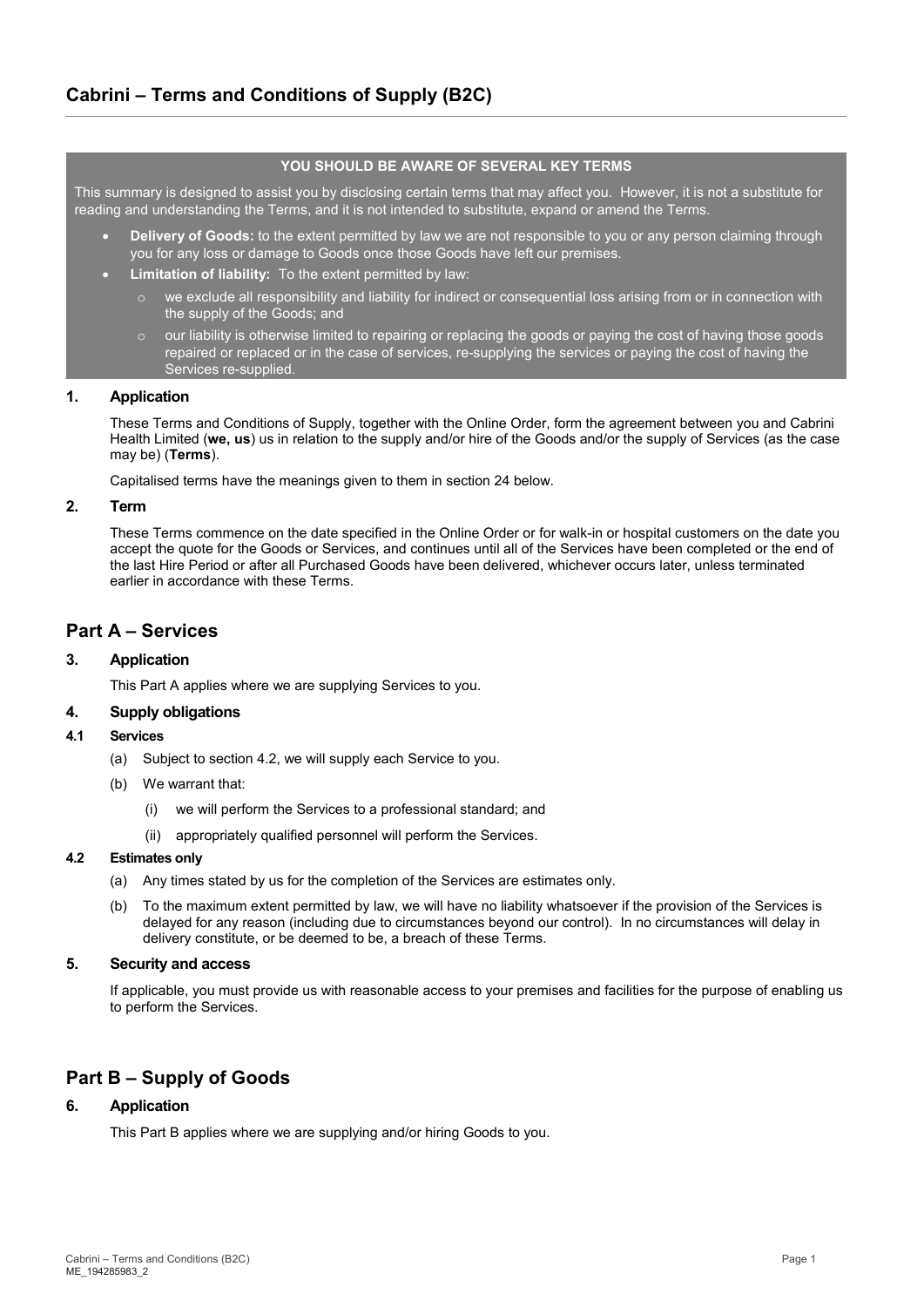# **7. Supply obligations**

# **7.1 Goods**

- (a) We will supply and/or hire the Goods to you in accordance with these Terms and (if applicable) as set out in the Online Order.
- (b) We warrant that we will supply the Goods in substantial conformity with the Online Order (if any).

## **7.2 Estimates only**

- (a) Any times stated by us for the delivery of the Goods are estimates only.
- (b) To the maximum extent permitted by law, we will have no liability whatsoever if the delivery of the Goods is delayed for any reason (including due to circumstances beyond our control). In no circumstances will delay in delivery constitute, or be deemed to be, a breach of these Terms.

## **7.3 Deposit**

We will not dispatch any Goods to, or make any Goods available for collection by you, until you have paid the Deposit, or any other amount that is first due to be paid, under these Terms or the Online Order (if any) in respect of the Goods.

#### **7.4 Instalments**

- (a) We may, at our discretion, deliver the Goods to you in any number of instalments, unless otherwise agreed in writing between us.
- (b) If we deliver any of the Goods by instalments, and any one of those instalments if defective for any reason, the defective instalment is a severable breach that, subject to section [18,](#page-4-0) gives rise only to a claim for replacement or repair of the defective instalment.

## **8. Loss or damage in transit**

Although we use appropriate care when delivering Goods, we are not responsible to you or any person claiming through you, including in negligence, for any loss or damage to Goods once those Goods have left our premises (however caused and whether or not we are legally responsible for any person who caused or contributed to that loss or damage), except as required by law.

# **9. Rights in relation to the Goods**

# **9.1 Title**

We both agree that:

- (a) title in all Purchased Goods remains with us until we have been paid in full for all Purchased Goods;
- (b) title in all Rented Goods remains with us at all times.

## **9.2 Your obligations**

In respect of any Goods while they remain our property, you must:

- (a) not dispose of the Goods or create or allow to be created any mortgage, lien, charge, pledge, claim or other encumbrance or third party interest over or in respect of the Goods, or agree to do any of those things;
- (b) not (without our prior written consent) supply any of the Goods to any person outside of your ordinary or usual course of business; and
- (c) not remove, deface or obliterate any identifying plate, mark or number on any of the Goods.

# **Part B – Hire of Rented Goods**

# **10. Application**

This Part B applies where we are hiring Rented Goods to you.

# **11. Use, maintenance and return of Rented Goods**

## **11.1 Use of Rented Goods**

You must:

- (a) ensure that the Rented Goods are used and operated in a proper and skilful manner and by recognised methods and standards of operation;
- (b) comply with all applicable laws necessary for the safe and lawful use of the Rented Goods; and
- (c) comply with all our reasonable requirements and of the manufacturer of the Rented Goods.

#### **11.2 Maintenance, access, loss or damage**

- (a) You must take proper care of the Rented Goods (fair wear and tear excepted).
- (b) You must notify us if the Rented Goods break down or fail for any reason.
- (c) You must ensure that the Rented Goods are serviced and maintained in accordance with the manufacturer's specifications and our reasonable requirements.
- (d) We may, by giving 5 Business Days' notice to you, inspect the condition of the Rented Goods.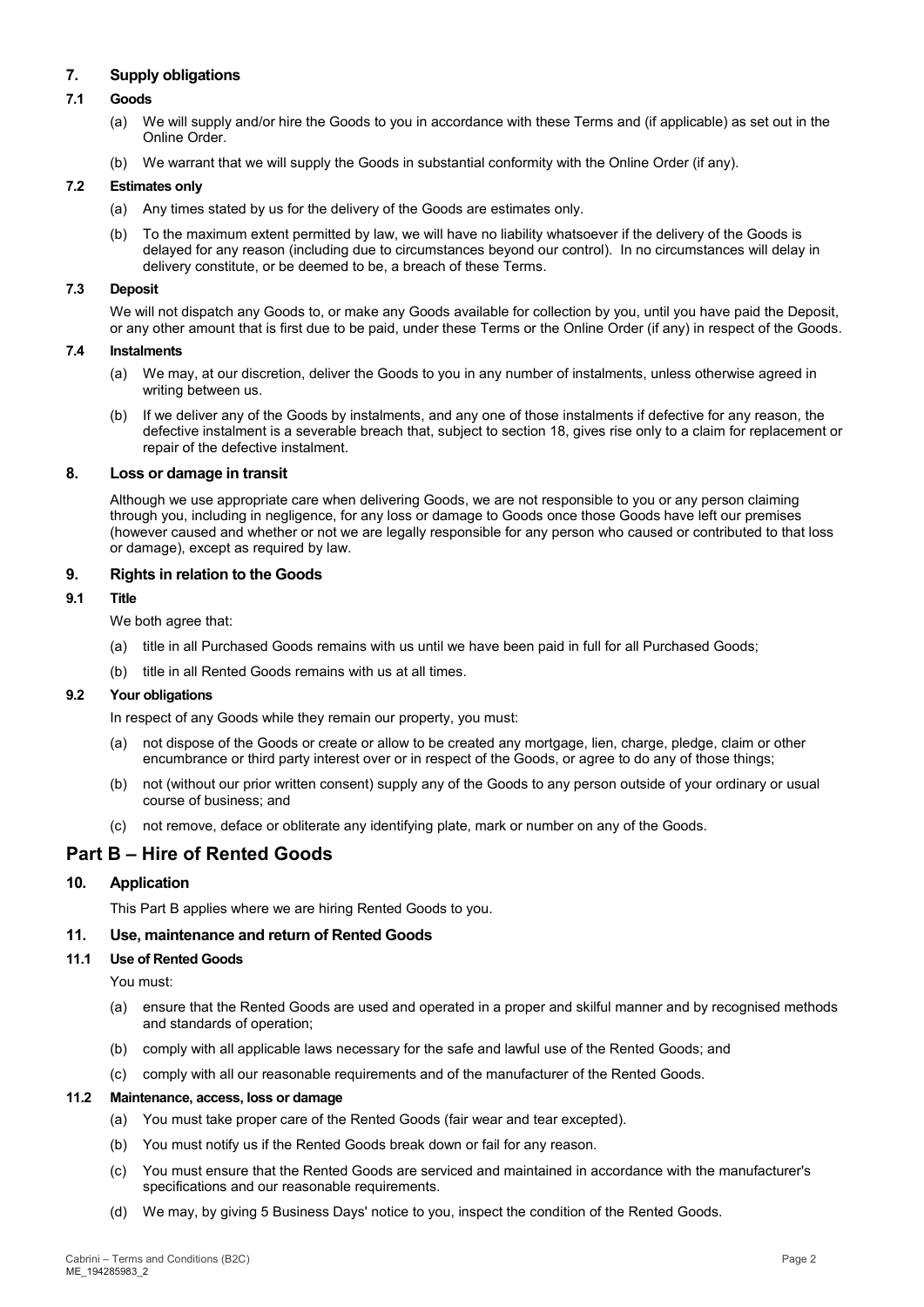- (e) You must notify us if the Rented Goods are:
	- (i) stolen;
	- (ii) lost;
	- (iii) destroyed; or
	- (iv) damaged.
- (f) Repairs of the Rented Goods associated with the misuse, neglect or omission by you, including parts and labour, must be paid for by you.
- (g) Repairs or replacement for Rented Goods that are lost or damaged beyond repair or Rented Goods that are stolen from your premises, must be paid for by you to the amount equal to the value of equivalent new Rented Goods (in addition to all related costs and expenses).
- (h) Where repair costs are required to be paid by you, we will supply you with an estimate of the repair costs within a reasonable time of the return of the Goods to us. You must pay the repair costs within 30 days of receiving a tax invoice from us.
- (i) Where you are responsible for repairs made to the Rented Goods, the Rent will continue to apply to the Goods being repaired during the repair period.

#### <span id="page-2-0"></span>**11.3 Return of Rented Goods**

- (a) Immediately on the termination or expiry of these Terms or the Hire Period (as the case may be), you must, at your expense, de-install and ship the Rented Goods, in good working order, to the address notified by us. This shipment should be insured, as you will bear the risk of loss or damage to the Rented Goods during transit.
- (b) We may invoice you for any Rented Goods that are not returned to us in accordance with this section [11.3,](#page-2-0) and you will be liable for the replacement costs of the Rented Goods.

# **Part D – General**

# **12. Compliance with law**

Each party must comply with all laws applicable to that party in connection with these Terms.

# **13. Price and expenses**

## <span id="page-2-2"></span>**13.1 Price**

You must pay us the Price for the Purchased Goods in full and upfront.

#### **13.2 Rent**

- (a) You must pay us the Rent for the Rented Goods for the Hire Period.
- (b) We will invoice you on a monthly basis for the Rent.
- (c) You must pay each invoice issued in accordance with these Terms within 7 days of the issue date.

## **13.3 Expenses**

- (a) The Price and/or Rent specified in the Online Order or quote (as applicable) may include an estimate for out-ofpocket expenses incurred by us in connection with the supply of the Goods.
- <span id="page-2-1"></span>(b) Subject to paragraph (c), you must reimburse us for any additional out-of-pocket expenses incurred by us in connection with the supply of the Goods if our expenses exceed the estimate specified in the Online Order or quote by 30% or more. We will issue you an invoice for these expenses and you must pay the invoice within 7 days of the issue date.
- (c) We will inform you and seek your consent (such consent not to be unreasonably withheld or delayed) before we incur any additional out-of-pocket expenses (such as travel fees and courier charges) under paragraph [\(b\).](#page-2-1)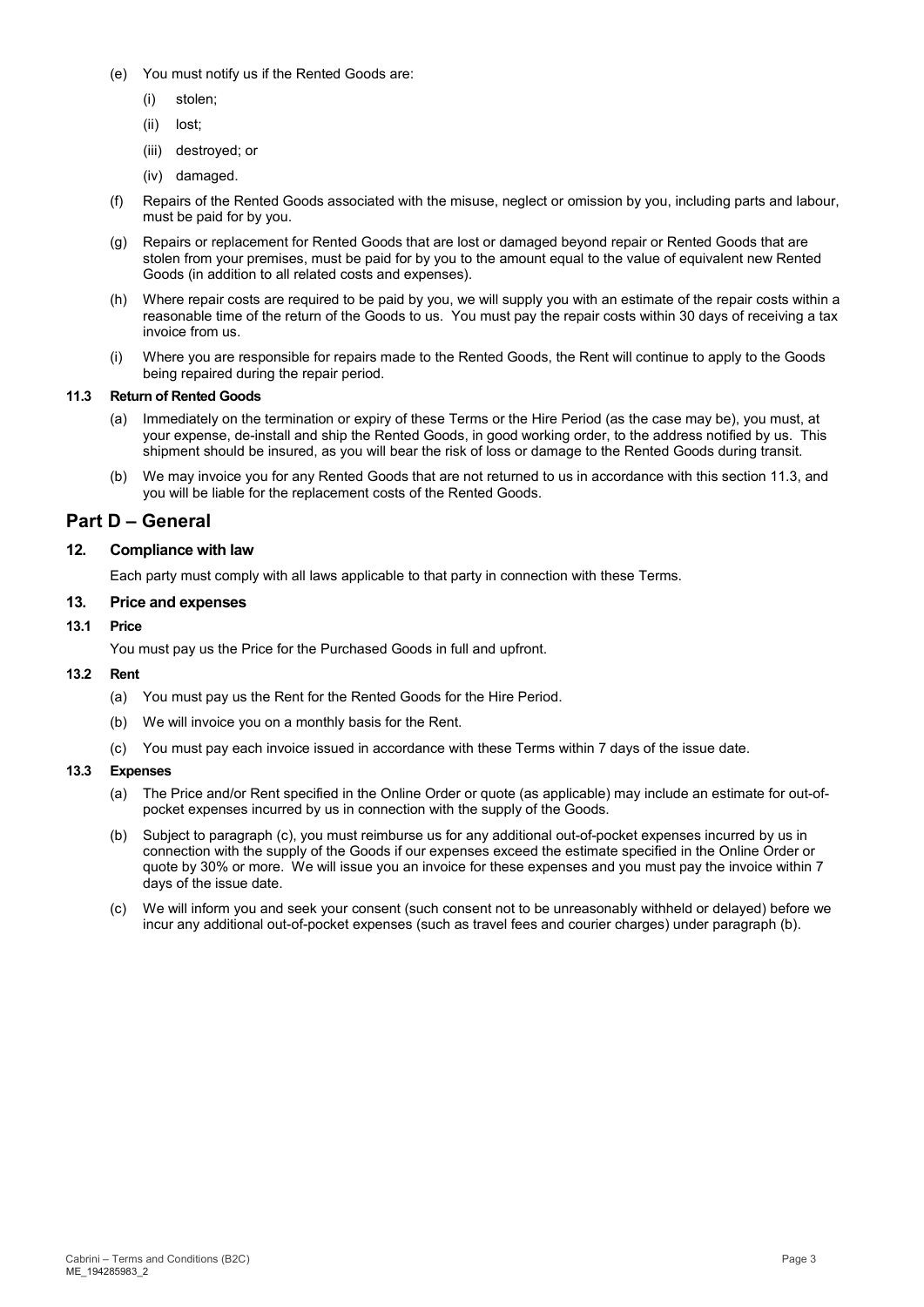### **13.4 No set-off**

You acknowledge that you are not entitled to set-off any amounts that you are otherwise legally entitled to recover from us under these Terms or at law against any amounts due by you to us.

# <span id="page-3-1"></span>**14. GST**

## <span id="page-3-0"></span>**14.1 GST inclusive amounts**

For the purposes of these Terms, where the expression **GST inclusive** is used in relation to an amount payable or other consideration to be provided for a supply under these Terms, the amount or consideration will not be increased on account of any GST payable on that supply.

### **14.2 Consideration is GST exclusive**

Any consideration to be paid or provided for a supply made under or in connection with these Terms unless specifically described in these Terms, the Online Order or quote as GST inclusive, does not include an amount on account of GST.

### **14.3 Gross up of consideration**

Despite any other provision in these Terms, if a party (**GST Supplier**) makes a supply under or in connection with these Terms on which GST is imposed (not being a supply the consideration for which is specifically described in these Terms as 'GST inclusive'):

- (a) the consideration payable or to be provided for that supply under these Terms but for the application of this section (GST exclusive consideration) is increased by, and the recipient of the supply (Recipient) must also pay to the GST Supplier, an amount equal to the GST payable by the GST Supplier on that supply; and
- (b) the amount by which the GST exclusive consideration is increased must be paid to the GST Supplier by the Recipient without set-off, deduction or requirement for demand, at the same time as the GST exclusive consideration is payable or to be provided.

## **14.4 Reimbursements (net down)**

If a payment to a party under these Terms is a reimbursement or indemnification, calculated by reference to a loss, cost or expense incurred by that party, then the payment will be reduced by the amount of any input tax credit to which that party is entitled for that loss, cost or expense. That party is assumed to be entitled to a full input tax credit unless it proves, before the date on which the payment must be made, that its entitlement is otherwise.

## <span id="page-3-2"></span>**15. Confidentiality**

To the extent that any Confidential Information is disclosed, communicated or otherwise made available to a party (**Receiving Party**) in connection with these Terms, each party agrees:

- (a) to maintain the confidentiality of the Confidential Information;
- (b) not to use or reproduce the Confidential Information for any purpose other than to the extent required to exercise any of its rights or perform any of its obligations under these Terms; and
- (c) not to disclose the Confidential Information to any person except:
	- (i) to those of its personnel that need to know for the Receiving Party to exercise any of its rights or perform any of its obligations under these Terms (and only to the extent that they need to know);
	- (ii) to the extent the Receiving Party is required by law to disclose the information

# **16. Privacy**

Disclosure by you of Personal Information to us may be subject to applicable Privacy Laws. Accordingly, the Goods and/or Services are provided on the basis that you will only disclose Personal Information about yourself or another individual to us if that disclosure is for a purpose related to the performance of these Terms.

# **17. Warranties**

#### **17.1 Mutual warranties**

Each party warrants to the other that:

- (a) it is authorised to enter into these Terms; and
- (b) it has full power to carry out its obligations under these Terms.

### **17.2 Third party goods**

You acknowledge and agree that the Goods may be manufactured, in whole or in part, by third parties. To the extent permitted by law, we make no warranties in relation to such third party components. We will, to the extent permitted under our agreements with third parties, pass the benefit of any warranties offered by the manufacturer of such third party components to you.

#### **17.3 No other warranties**

Subject to sectio[n 18.2](#page-4-1) and to the extent permitted by law, the express warranties specified in these Terms are exclusive and we make no other representations or warranties (express or implied), including warranties of merchantability, non-infringement of third party intellectual property rights and fitness for a particular purpose.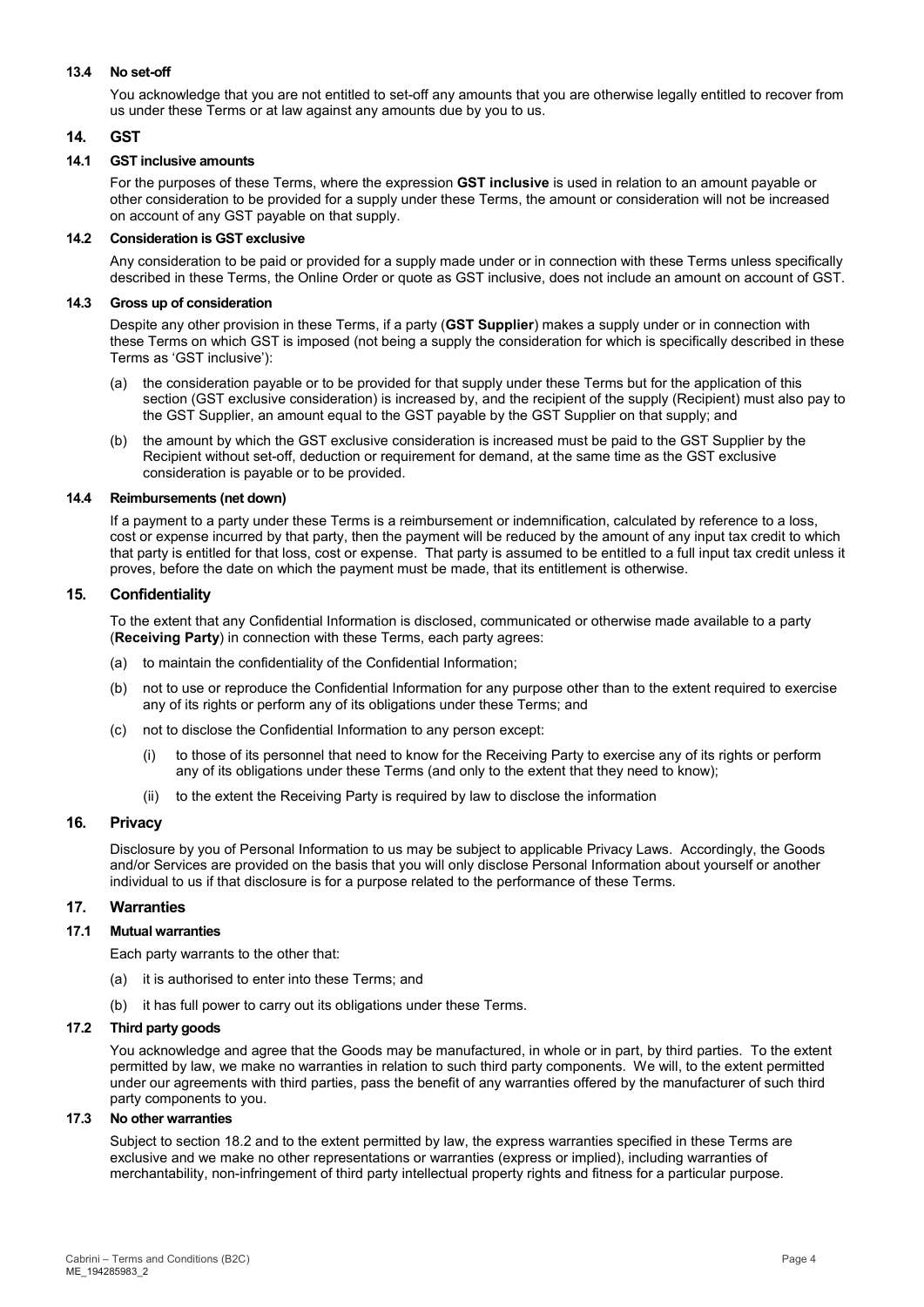# <span id="page-4-0"></span>**18. Liability and Remedy**

## **18.1 Limitation and exclusion**

Subject to section [18.2,](#page-4-1) but despite any other provision of these Terms, and to the maximum extent permitted by law:

- (a) we exclude all liability and responsibility (including for negligence) under or in any way connected with these Terms or the provision of the Goods or Services for any and all actual or anticipated loss of profits, revenue, goodwill, savings, data, business opportunity, or expectation, and any and all indirect, special, consequential, punitive or exemplary Losses; and
- (b) our total cumulative liability (including for negligence) under or in any way connected with these Terms or the provision of the Goods or Services is otherwise limited to the cost of replacing the Goods or re-supplying the Services, supplying equivalent goods or services or having the goods repaired or the services re-performed, or payment of the cost of replacing the Goods, supplying equivalent goods or having the Goods repaired.

#### <span id="page-4-1"></span>**18.2 Statutory terms**

To the extent permitted by law, we exclude from these Terms all representations, guarantees, conditions, warranties, rights, remedies, liabilities and other terms that may be conferred or implied by statute, general law or custom (except any guarantee or right conferred under any legislation including the Australian Consumer Law, the exclusion of which would contravene legislation or cause part or all of these Terms to be void). Any liability we have to you will be reduced by the extent (if any) to which you caused or contributed to the Loss.

### **18.3 Equivalent relief**

- (a) You acknowledge that we may supply the Goods as a reseller.
- (b) Where we supply Goods to you as a reseller and to the extent permitted by law, our liability under these Terms will be no greater than the liability the third party supplier has to us.
- (c) If we are unable to make a successful claim upon the third party supplier, whether in full or in part, in respect of any defect or other matter claimed by you under these Terms, then, to the extent permitted by law, we will have no liability for the portion of the claim so denied by the third party supplier.

### **19. Force Majeure**

If either of us is wholly or partially unable to perform its obligations under these Terms because of a Force Majeure Event (**Affected Party**), then:

- (a) promptly after the Force Majeure Event arises, the Affected Party must notify the other party of the extent to which the Affected Party is unable to perform its obligations;
- (b) the Affected Party must take all reasonable steps to mitigate the effect of the Force Majeure Event;
- (c) provided that the Affected party complies with paragraphs (a) and (b), the Affected Party will be excused from performing the obligations it is prevented from performing by the Force Majeure Event, until such time as the Force Majeure Event ceases preventing that performance; and
- (d) if the Affected Party's inability to perform its obligations continues or is likely to continue for more than 30 days, the Affected Party may terminate these Terms.

### **20. Termination**

#### **20.1 Termination for cause**

Either party may terminate these Terms for cause if the other party breaches any term of these Terms:

- (a) which is not capable of remedy; or
- (b) which is capable of remedy and the other party fails to remedy the breach within 30 days of receiving notice requiring it to do so.

#### <span id="page-4-2"></span>**21. Consequences of termination**

#### **21.1 Confidential Information**

If these Terms are terminated or expire:

- (a) you must immediately pay us all amounts outstanding under these Terms as at the date of such termination or expiry;
- (b) each party must continue to keep confidential the other party's Confidential Information in accordance with section [14.1;](#page-3-0) and
- (c) each party's right to use and disclose the other party's Confidential Information ceases other than in relation to information that that party is required to retain or disclose in accordance with section [14.1,](#page-3-0) or in order to continue performing any surviving obligations or exercising any surviving rights.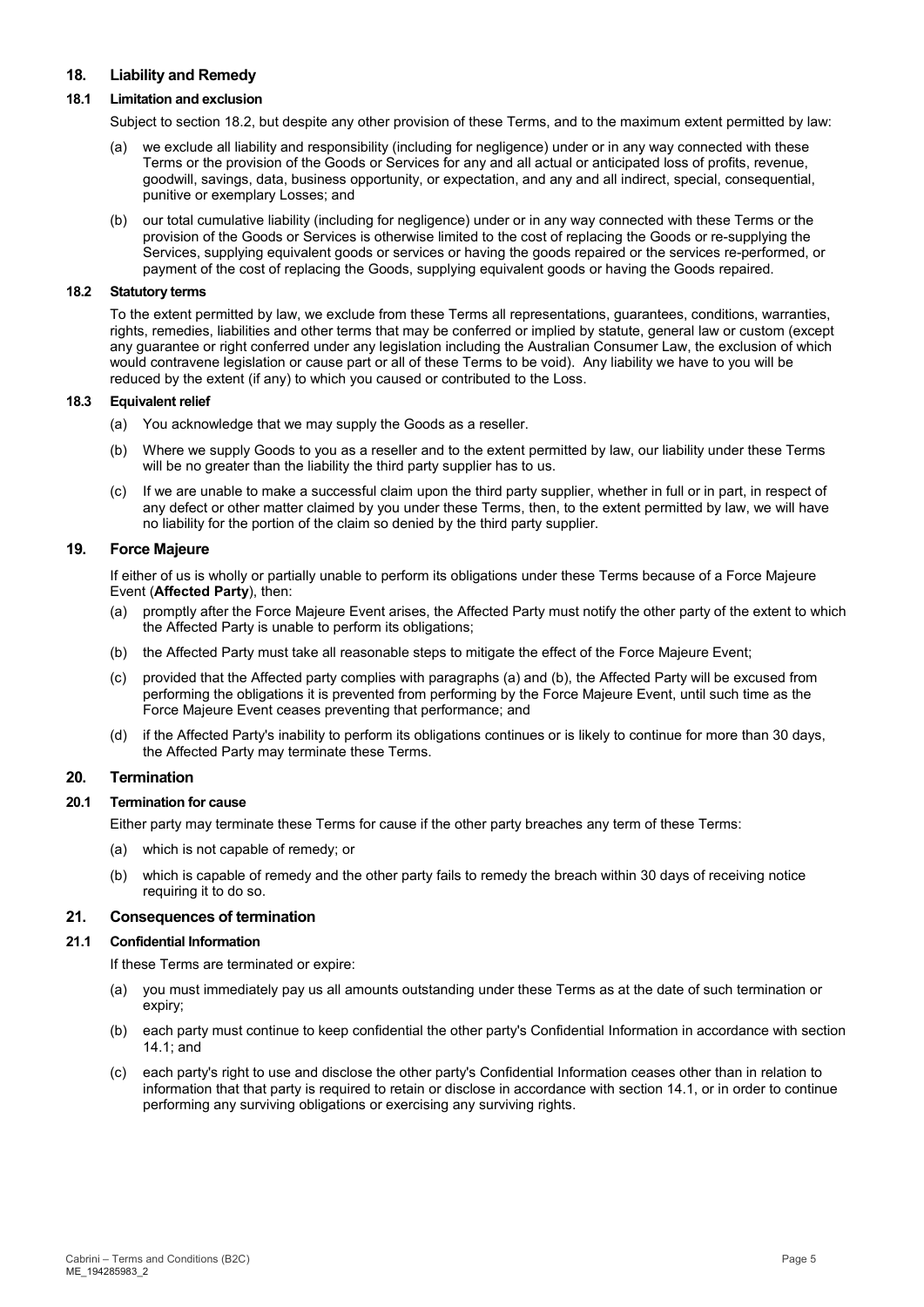### **21.2 Accrued rights and remedies, no merger**

The rights and obligations of the parties under these Terms do not merge on completion of any transaction contemplated by these Terms.

### **21.3 No prejudice of right of action or remedy**

Except as expressly set out in these Terms, any termination or expiry of these Terms, in its entirety or as it relates to one or more discrete parts, will not prejudice any right of action or remedy which may have accrued to either party prior to that expiry or termination.

### **21.4 Survival**

Any indemnity and any obligation of confidence under these Terms is independent and survives termination of these Terms. Any other term by its nature intended to survive termination of these Terms survives that termination, including sections [13.1,](#page-2-2) [14,](#page-3-1) [14.1,](#page-3-0) [18,](#page-4-0) [21,](#page-4-2) [22](#page-5-1) and [23.](#page-5-2)

## <span id="page-5-1"></span>**22. Notices and communications**

A notice, demand, consent, approval or communication under these Terms (**Notice**):

- (a) must be:
	- (i) in writing, in English and signed by a person duly authorised by the sender; and
	- (ii) hand delivered, or sent by express post or email to the recipient's address for Notices specified in the Details, as varied by any Notice given by the recipient to the sender; and
- (b) takes effect when taken to be received (or at a later time specified in it), and is taken to be received:
	- (i) if hand delivered, on delivery;
	- (ii) if sent by express post, on the third Business Day after the date of posting (or on the seventh Business Day after the date of posting if posted to or from a place outside Australia); and
	- (iii) if sent by email, an hour after the time the sender's information system recorded that the email left the sender's information system unless, within four Business Hours, the sender is informed (by automatic notice or otherwise) that the email has not been received by the recipient,

but if the delivery, receipt or transmission is not on a Business Day or is after 5.00pm on a Business Day, the Notice is taken to be received at 9.00am on the next Business Day.

## <span id="page-5-2"></span>**23. Miscellaneous**

## **23.1 Relationship between the parties**

Nothing in these Terms constitutes the parties as partners or joint venturers or agents for each other, or gives rise to any other form of fiduciary relationship between the parties.

#### **23.2 Assignment**

Neither party may assign, transfer or novate its rights or obligations under these Terms without the other party's prior written consent (such consent not to be unreasonably withheld).

#### **23.3 Entire agreement**

These Terms constitute the entire agreement between the parties in connection with its subject matter and supersedes all previous agreements or understandings between the parties in connection with their subject matter. Any terms and conditions of purchase that may be incorporated in any purchase order or other document given to us by you have no legal effect.

#### **23.4 Severability**

A term or part of a term of these Terms that is illegal or unenforceable may be severed from these Terms and the remaining terms or parts of the terms of these Terms will continue in force.

# **23.5 No Waiver**

We do not waive a right, power or remedy in connection with these Terms if we fail to exercise or delay in exercising that right, power or remedy.

### **23.6 Governing law and jurisdiction**

These Terms are governed by the law of Victoria, Australia and each party irrevocably and unconditionally submits to the non-exclusive jurisdiction of the courts of Victoria, Australia and the courts having appeal from them.

# <span id="page-5-0"></span>**24. Defined terms & interpretation**

# **24.1 Defined terms**

In these Terms, unless the context requires otherwise:

**Business Day** means a day other than a Saturday, Sunday or public holiday in Melbourne, Victoria.

**Business Hours** means 9am to 5pm on a Business Day.

**Confidential Information** of a party means all information (regardless of the form of disclosure or the medium used to store it) treated by a disclosing party as confidential and of which the recipient first becomes aware either:

(a) through disclosure by the disclosing party to the recipient; or